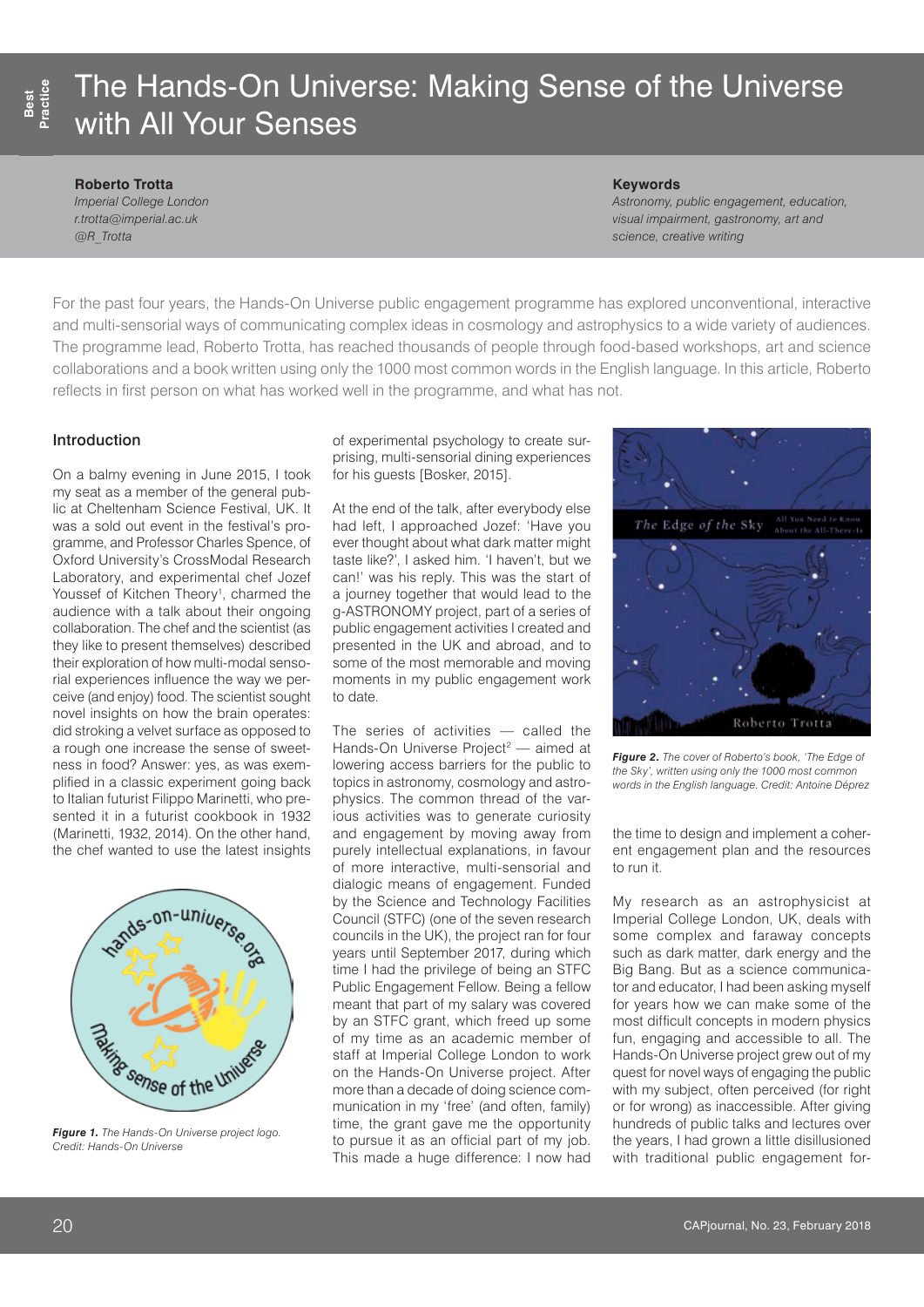

*Figure 3. Roberto presenting the Great Cosmic Cookery Show at Imperial Festival 2014. Credit: Imperial College London*

mats. I was particularly wary of the topdown model of engagement generated by the lecture format — the scientist speaking, the public taking it all in, and perhaps asking questions at the end. I felt it would be much more enriching for both parties if a format were used that enabled a more dialogic encounter between the scientist and the public.

This was the starting point for the project, which had three main, intertwined strands. The first aimed at using multi-sensorial experiences based on food to create original and engaging metaphors for concepts in astrophysics ('g-ASTRONOMY'). The second strand was to foster art and science collaborations to widen participation to sectors of society not traditionally interested in astronomy. And the third strand used my book, The Edge of the Sky: All you need to know about the All-There-Is (which talks about modern cosmology using only the 1000 most common words in the English language [Trotta, 2014]) as a way of reaching both very young children and adults interested in creative writing.

## g-ASTRONOMY: Beyond Visual Representation of Astronomy

The g-ASTRONOMY strand of the Hands-On Universe programme set out to test the idea of using food as an engaging yet scientifically accurate metaphor for astrophysical phenomena. After all, food concerns us all, and we all have a relationship with it.

I have been working with food in my engagement work for some time. I have used focaccia bread to explain the expansion of the Universe, worked with school children to build a to-scale Solar System



*Figure 4. An edible Solar System developed with experimental chefs using a technique called 'spherification' to produce the planets, presented at an event at the London Science Museum in December 2015. The asteroid belt is made of chocolate crumble, and other minor bodies (including comets) are made of edible silver flakes. Credit: Imperial College London*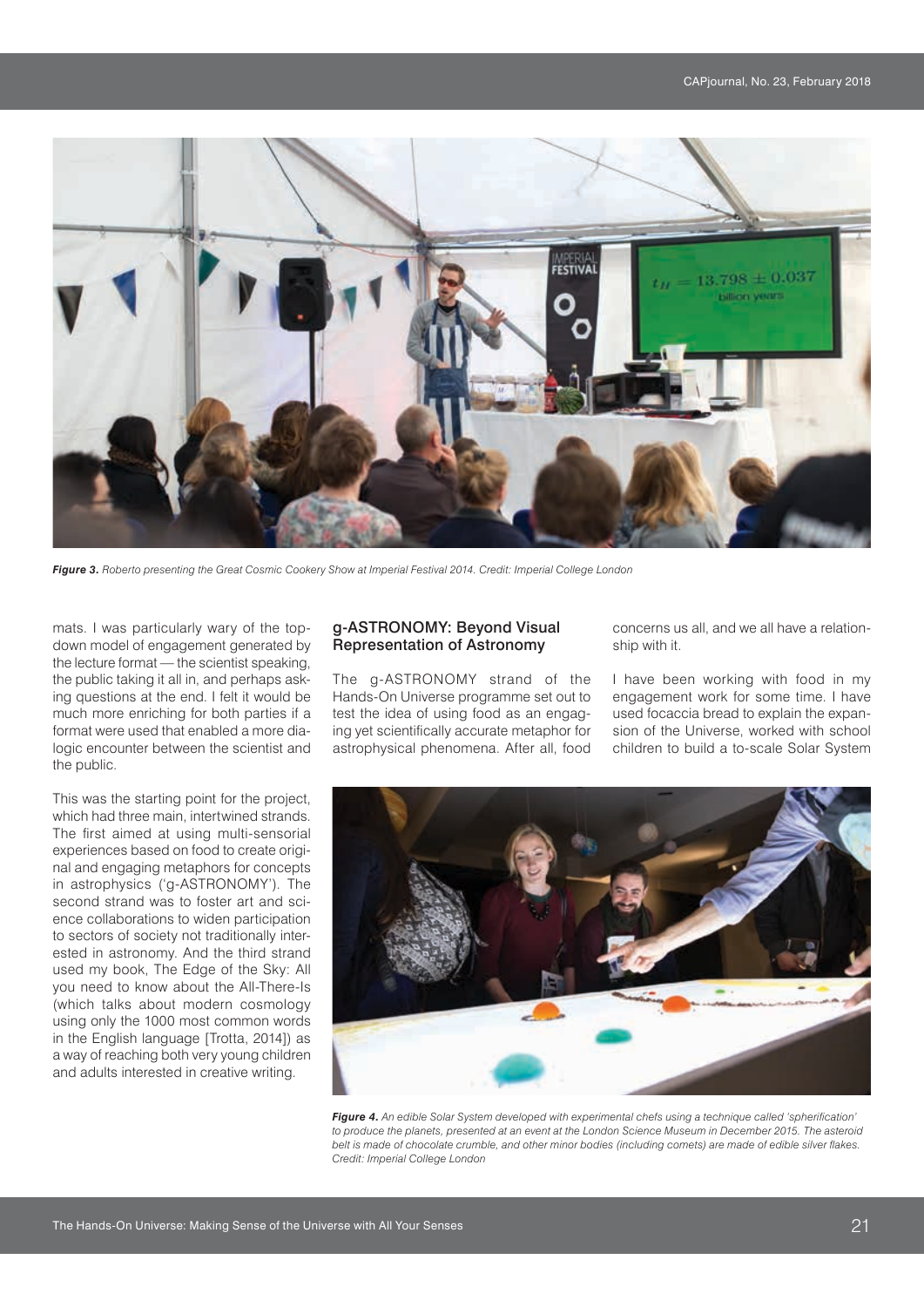

*Figure 5. Children exploring the makeup of the moon with muffins at a Hands-On Universe workshop for families. Credit: Roberto Trotta*

from fruits and vegetables (with peppercorns for the asteroid belt!), and developed a travelling cookery show based on early Universe cosmology. In fact, when I first met Jozef Youssef at the Cheltenham Science Festival, I was there to present 'The Great Cosmic Cookery Show', an event for families which aimed to use cookery as a fun and interactive way to talk about space. Children and their parents thus explored black holes with 'Spacetime Tortillas', built a replica Solar System with fruits and vegetables on skewers, baked 'Moonberry Muffins' to explore gravity and the formation of moon craters, and created a 'Nuclear Sunrise' cocktail representing the chemical makeup of the Sun. The whole thing was messy, memorable and surprisingly scientifically accurate.

The ongoing collaboration with Jozef Youssef and his development chefs, took my own early experiments using food for science engagement to a new level of sophistication. Youssef and his team of trailblazing chefs devoted to multi-sensorial dining experiences, have brought the expertise of professionals to bear onto the question of how to communicate cosmology and astrophysics with food. g-AS-TRONOMY aims to break the assumption that astronomy and astrophysics can only be understood in terms of visual representation. Instead, we wish to create simple, elegant (and edible) metaphors for some of the Universe's most complex ideas, so as to enable people to engage with some of the most important theories in astrophysics in a new, accessible and delicious way.

Our collaboration produced an edible orrery of the Solar System, with visitors of London's Science Museum invited to create their own edible planets with a technique called 'spherification' — producing liquid spheres encapsulated in a thin membrane that burst in your mouth in an explosion of taste.

For the Cheltenham Science Festival 20165 , we created a cocktail named 13.796, after the age of the Universe in billions of years, which was inspired by the cosmic timeline from the Big Bang to the present day. Served in a martini glass, which signifies the expansion of the Universe, time in the cocktail flows from the bottom up. The cocktail is composed of three layers of decreasing density that do not mix with



*Figure 6. Chocolate pralines designed to express various corners of the multiverse in a multi-sensorial fashion. The weight, texture and filling metaphorically match the properties of the pocket universes they represent. Credit: Stefano de Constanzo*



*Figure 7. A delicate parmesan tuille is used to grasp the properties of Einstein's*  space-time and the existence of dark matter in the Universe. Credit: Stefano de *Constanzo*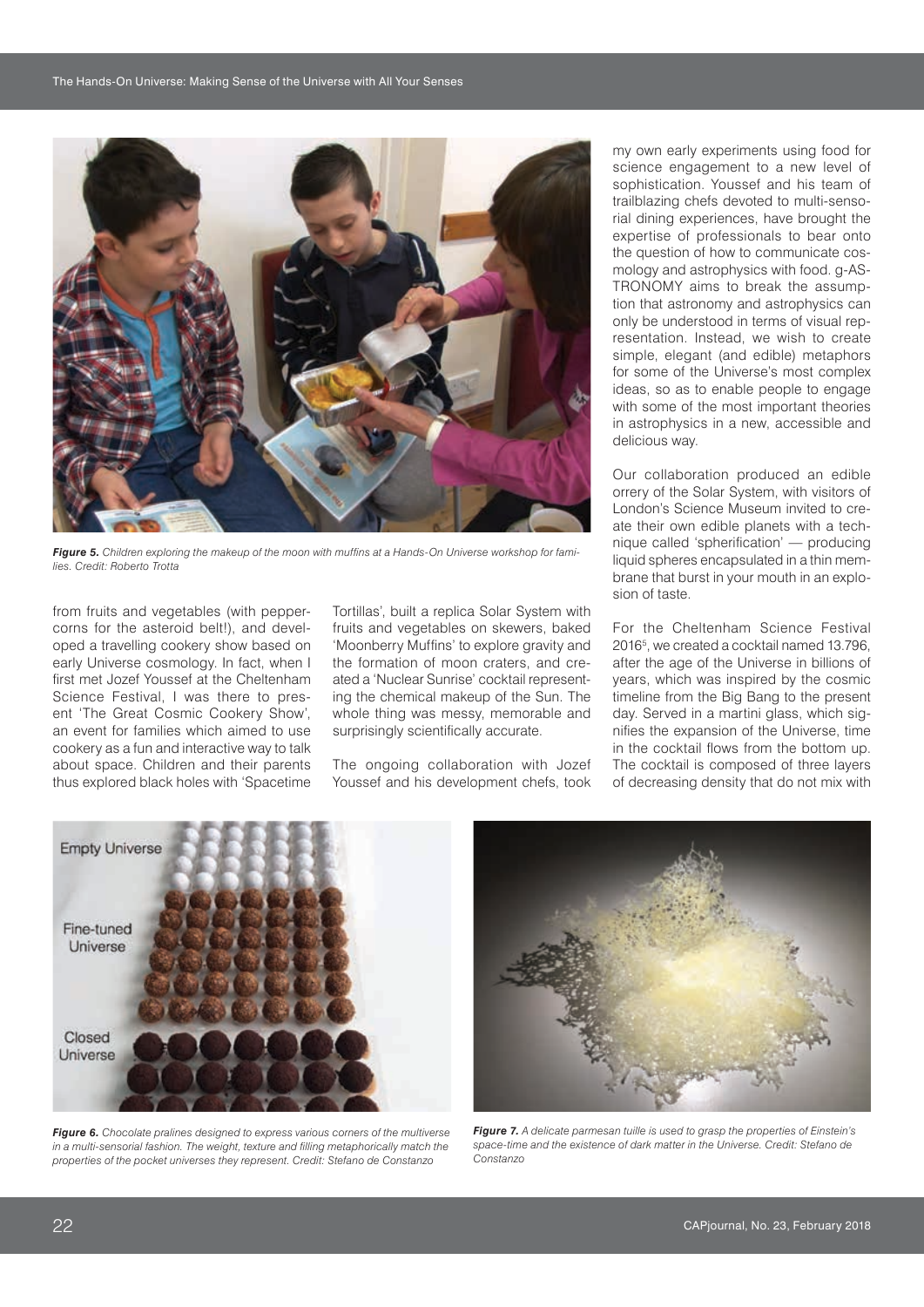each other. Each layer relates to a cosmic epoch: the early Universe plasma at the bottom (mango smoked with wooden chips from whisky barrels), the dark ages when the Universe became transparent (jellified coconut Malibu) and the formation of the first galaxies (coconut water with a suspension of vanilla pods). A scientifically accurate, utterly delicious and slightly inebriating representation!

Other outputs created as part of the project included a parmesan tuille which encapsulated the distribution of galaxies in the sky and Einstein's notion of a malleable spacetime continuum — a tool used to explore the meaning of 'cold' vs. 'hot' dark matter.

We also presented the speculative notion of a Multiverse with different pocket universes, each with its own laws of physics and different constants of nature, using three chocolate pralines. Their contents, texture, and density where carefully chosen to embody an empty universe, an over-dense universe, and our own, finely balanced Universe, with its 25% dark matter (chocolate crumble), 70% dark energy (coffee-milk chocolate ganache) and 5% all-important normal matter (passion fruit gelatine).

Building on the learning from the project so far, we have now embarked on an even more challenging project: in collaboration with the Royal National Institute of Blind People, we designed an event exclusively for people with sight loss, which we ran for the first time in London, UK, in March 2017<sup>4</sup> .

The workshop has been specially designed to provide an immersive and interactive experience without the need for visual cues. Visitors are able to simultaneously feel and taste the evolution of our Universe from the Big Bang to the formation of galaxies and experience the multiverse theory through how different universes might taste, rather than how they look. The cocktail was also modified to use in the workshop. It was broken down into three different sections, with the first one served in specially designed 3D-printed cup holders that reproduce in a tactile form the 'bumps' in energy found in the baby Universe. These energy bumps are based on data from the cosmic relic radiation collected by the microwave satellite Planck. The 3D printed cup-holders have been created by Imperial College London's Advanced Hackspace, and build on previous work by Dr David Clements, also at Imperial.

The feedback from participants with visual impairment has been very humbling and encouraging: *'I have never experienced anything like it before'; 'I cannot stop thinking about it!'; 'Life changing'*. The g-AS-TRONOMY project is about using all of our senses to better communicate complex ideas in astronomy and astrophysics, and it has been a privilege to work with people with sight loss to better understand how to take the concept forward. The insights and feedback of this group will shape the next phase of g-ASTRONOMY: moving away from edible tableaux of astronomical ideas and exploring deeper analogies in terms of the physics at work both in the Universe and in the kitchen.

#### Art and Science Collaborations

With the Hands-On Universe programme, I explored the arts as another route to reach a different kind of public than people already interested in astronomy. I have long been interested in art and science collaborations as a way of exploring a genuinely new territory between the two. Sometimes, such collaborations end up providing a mere 'artist's impression' of a scientific concept, which is often unsatisfying for public engagement purposes. At the opposite end, they might provide not much more than a veneer of scientific respectability on a pre-existing artistic concept. In order to be truly cross-disciplinary, an art and science collaboration has to leave the safety of both the artist's and the scientist's territory; become unmoored and explore an approach that is genuinely in-between.



*Figure 8. 3D printed cup holder showing in a tactile fashion the distribution of temperature in the very early Universe, as measured by the Planck satellite. The size of the holder matches the size of the visible Universe at 10–34 seconds after the Big Bang. The smoked mango drink is a representation of the primordial plasma that filled the Universe at that time. Credit: Tom Walker*



*Figure 9. One of the participants at the g-ASTRONOMY event for visually impaired people enjoys a taste of the Multiverse. Credit: Tom Walker*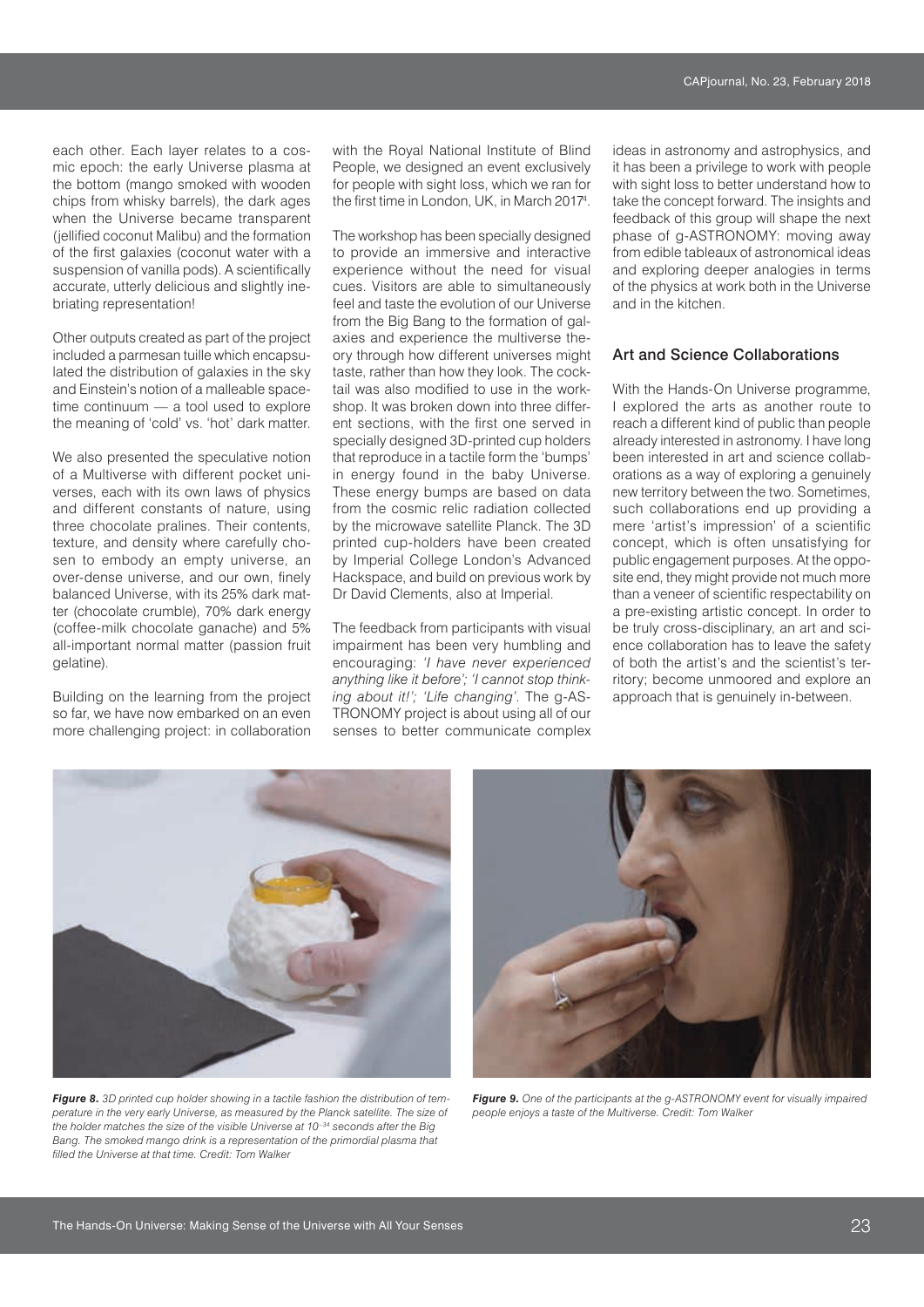The very real danger in creating a project outside of either discipline is that the outcome may not be satisfactory from either point of view. This risk, however, is usually worth taking and when the chemistry is just right both the artist and scientist can come away feeling that together they have achieved something that neither of them could have done alone. A collaboration that left this positive impression on me was with the artists Ole Hagen and David Cheeseman. Ole, David and myself had been discussing ideas at the boundaries of our respective work for several years — in 2013, one of our proposals even made it into the 100 best proposals for the UK art competition Artangel. Out of these long-standing discussions and exchange of ideas grew the show 'All There Was', presented at the Institute for Contemporary Art Studio in London as part of a year-long series of 50 shows in 50 weeks [Ustek, 2018]. The title of the exhibition came from the three most frequently used words in my book, 'The Edge of the Sky'.

The opening night of the show saw a performance piece, in the form of a conversation ('Does Darkness Matter?') between Ole and myself, revolving around our respective approaches to knowledge in the Universe. As the dialogue moved on, we sketched our ideas on opposite ends of a specially designed concertina-shaped blackboard, which upon unfolding revealed the unsuspected meeting of the two perspectives in the middle. The show consisted of seven sculptural pieces created by Hagen and Cheeseman as a reflection on the 'Big Seven' features of today's post-Newtonian Universe which were identified by our conversations: dark matter, dark energy, inflation, the Higgs particle, exoplanets, black holes and supersymmetry.

What we were interested in exploring with the show were the boundaries between science and visual art, including concept, hypothesis, meaning, representation and communication. It was very stimulating for me to snap out of the usual scientific perspective of the concepts we had identified. Together, we looked at these ideas from the point of view of Cheeseman's interest in illusion, in the haptic and experiential encounters with objects and in experiments using mirrors and magnets. Hagen's multidisciplinary approach brought to our relationship an investigation of theatricality, myth-making and cosmology. Ultimately, our efforts converged in a show that was trying to depict and grasp the invisible, both in art and astrophysics.

## Lessons Learnt

Inevitably, looking back at the Hands-on Universe project now that it is over, there are a few aspects of it that I would do differently. It is important to step away from the culture of positive reporting and talk about the shadows, as well as the highlights, as this allows us to reflect critically and to improve in the future.

Perhaps my biggest regret is that I have allowed myself to be overly driven by my enthusiasm for the project. This meant that it was difficult for me to ever say no to the enticing requests I received. As a result, I ended up giving talks and leading workshops aimed at audiences that perhaps did not really need to be stimulated, as they were already very much on board with the broad aims of my work. In other words, I wish I had dedicated a larger fraction of my time and efforts to the more difficult-to-reach audiences, rather than giving in to hugely satisfying (but arguably less important) opportunities to talk to science-minded and science-savvy audiences.

Another aspect I now realise I did not pay sufficient attention to is evaluation. While evaluation often has a reputation for being a boring and bureaucratic way of measuring things that are difficult to quantify (audience engagement, change of perspectives, lasting value), I wish now that I had made a more consistent and sustained effort. It would be useful to have more precise statistics on the public I reached gender, background, education level, age, etc. — to enable me to better answer the fundamental question at the heart of most science communication: 'Did it make a difference?'. Ultimately, this is a very difficult concept to measure accurately (or at all), but it constitutes perhaps the central question of any public engagement work.

After four intense and fun-filled years designing and delivering the 'Hands-On Universe', I will now concentrate my efforts on further developing the g-ASTRONOMY programme. While my work with Kitchen Theory is only in its infancy, I sense a great potential for this collaboration. Everybody I spoke to about it has been supportive, perhaps stimulated by the surprise factor and the many possibilities that this concept opens up for reaching new audiences and exposing them to cosmological ideas in an original way. Our quest to put the biggest questions in physics on the tip of your tongue has only just begun.

## Acknowledgements

Parts of this article have been previously published on the Scientific American blog<sup>6</sup>.



*Figure 10. Non-Euclidean Blackboard Three: The concertina used in the opening performance of the 'All There Was' show at the Institute of Contemporary Art in London. Credit: Sylvain Deleu*